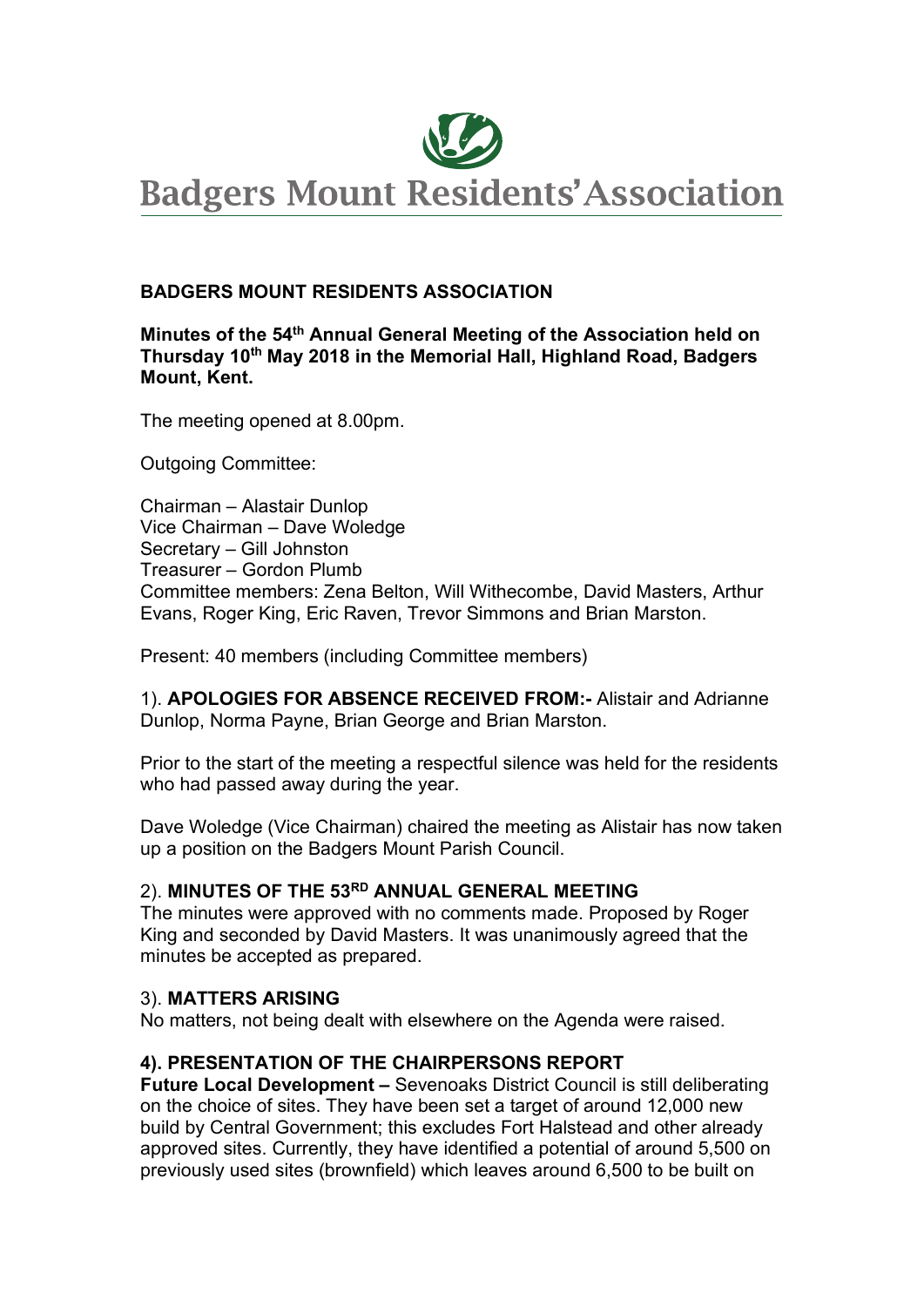Green Belt areas. Broke Hill Golf Course was recently bought by a property developer and submitted for consideration to SDC; it is understood that it will be 1 of 5 sites where special dispensation may be requested to remove Green Belt planning restrictions.

**Care Home –** Development of the former Elite Motors site is proceeding. We have been talking with the site manager and development company in order to minimise nuisance; so far they have been generally good, helping some residents cars to manage the entrance to Badgers Road during the recent snow and ice. Please let us know if you have any problems here; complaints have much more effect if we can link a number of complaints to an underlying problem.

**Jenkins Neck Woods -**These are the woods lying between Badgers Mount and the M25 motorway. SDC had originally planned to sell them for conversion to paddock areas. There were some fears that this might lead to extra noise and pollution in the community. At present this matter is on hold whilst SDC deal with more pressing matters. The Parish Council offered to acquire the woods in a deal with SDC. The Community was not consulted on this proposal and we have some reservations about the nature of an y such deal and the long term maintenance resource commitment needed by the Parish.

**Defibrillator –** The Parish Council recently acquired a defibrillator which is housed at the entrance to the Memorial Hall. This equipment is used to restart the heart in case of a heart attack. If you come across someone with as stopped heart you dial 999 and operator will give you the PIN code to unlock the cabinet.

#### **Matters Arising from the above Chairperson's report**

Care Home – It is felt there are not enough car parking spaces for staff, visitors, doctors etc.

Any groups/visitors renting the Memorial Hall for meetings should not park on the Orpington by Pass.

Jenkins Neck Woods – With regard to the purchase of the woods the residents of Badgers Mount maybe asked to contribute to the cost. It was pointed out that this is a Badgers Mount Parish Council issue and they should ask the community what they feel regarding the purchase of these woods.

**4a). F M Conway report –** Reported by Trevor Simmons. They continue to operate as a good neighbour well within their operating licence and with due consideration for the local community. Site noise is minimal with only one complaint this year. It has been reported that Conway vehicles have been seen using the fire water hydrant by the bus stop at Polhill roundabout. This has now been reported and investigated. They do have permission from Thames Water to use the hydrant, however, they are aware now of the congestion and possible safety hazard they are causing and have undertaken to only use this facility in an emergency when maybe a problem with water supply at the site.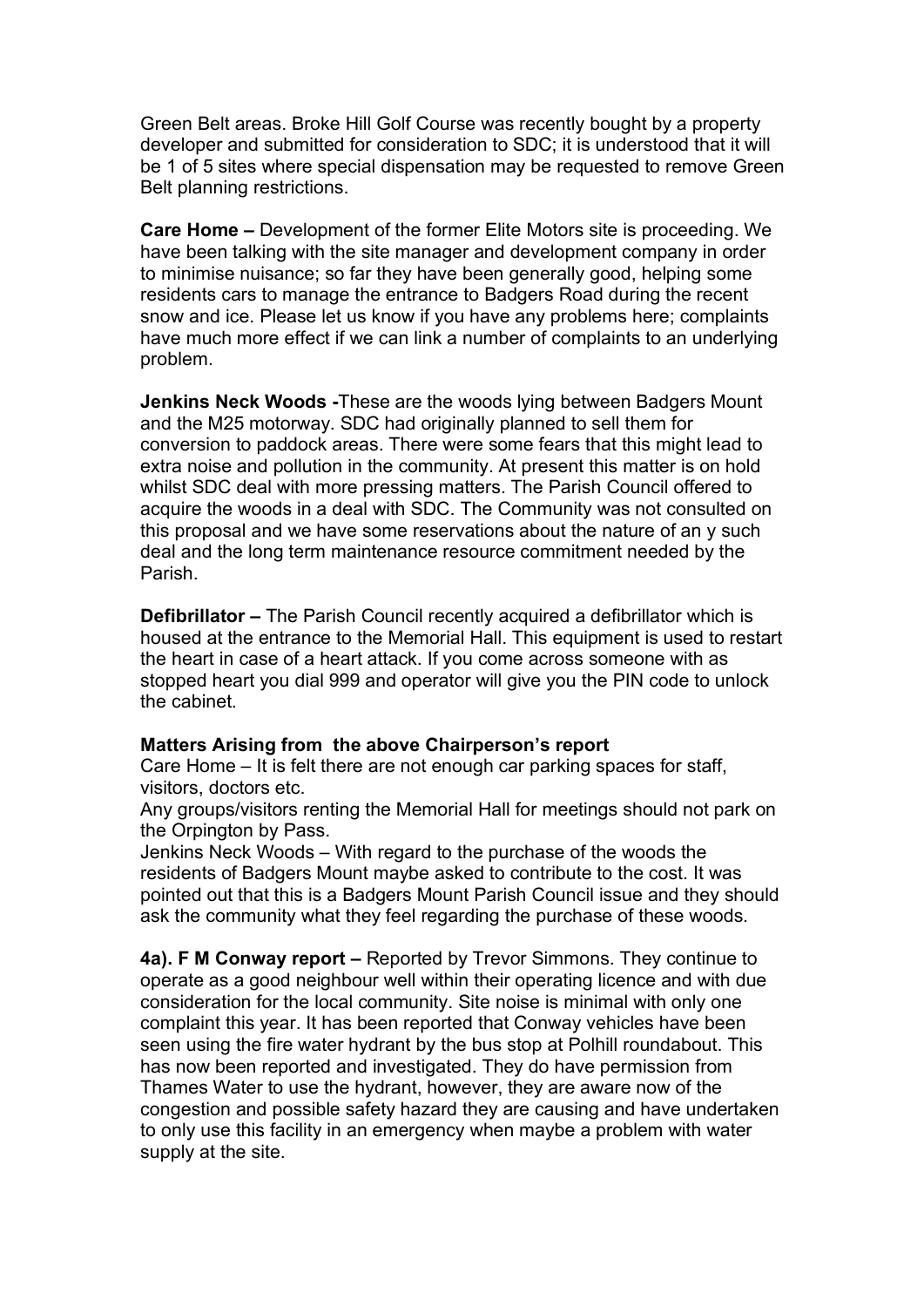**4b). Report on Planning Matters –** A number of planning applications were identified, including Beecholt and Kloof, together with issues surrounding Oak Tree Farm, the latter in conjunction with Halstead Parish Council.

**Care Home –** The Care home should be finished March/April 2019. The containers which have been put on the grass verge by the contractors are causing much concern. Crossing the A224 is very dangerous. The siting of the cabins was granted by the road works section of KCC who gave permission for the cabins to be on the verge. The BMRA is attempting to have them removed.

**4c). Entertainment matters –** We have held few social events this last year but very few people have attended. We are very happy to organise such events but it gets a bit disheartening when only 2 or 3 people turn up.

**4d). Neighbourhood Watch –** The newly formed watch committee has settled in well after year one. Compared to neighbouring villages Badgers Mount has suffered little serious crime. However, the watch committee felt there was a need to improve communications both to the committee and the residents. The committee undertook to investigate ways this may be achieved.

i.e. Electronic communications

Social community events (crime prevention related). Report given by Trevor Simmons.

**4e). Jenkins Neck Woods –** Dealt with in Chairman's report.

#### **5). Presentation of the Accounts, Treasurer's report and Appointment of Auditor**

John Grint was the auditor for the 2017/2018 accounts. This was proposed by Zena Belton and seconded by Noel Wills. John Grint was also proposed to audit the 2018/2019 accounts. This was proposed by Diane Wills and seconded by Martin Johnston. The accounts were accepted – proposed by Martin Johnston and seconded by David Masters – and all were in favour.

#### **6). Appointment of the Committee**

There were three members of the committee standing down:- Trevor Simmons, Eric Raven and Brian Marston. They were thanked for all their commitment to the BMRA over the years.

# **New Committee:-**

Chairperson – To be appointed Vice Chairperson – To be appointed Secretary – Gill Johnston – Proposed by Diane Wills and seconded by Zena Belton Treasurer – Gordon Plumb – Proposed by Roger King and seconded by Margaret Dolly